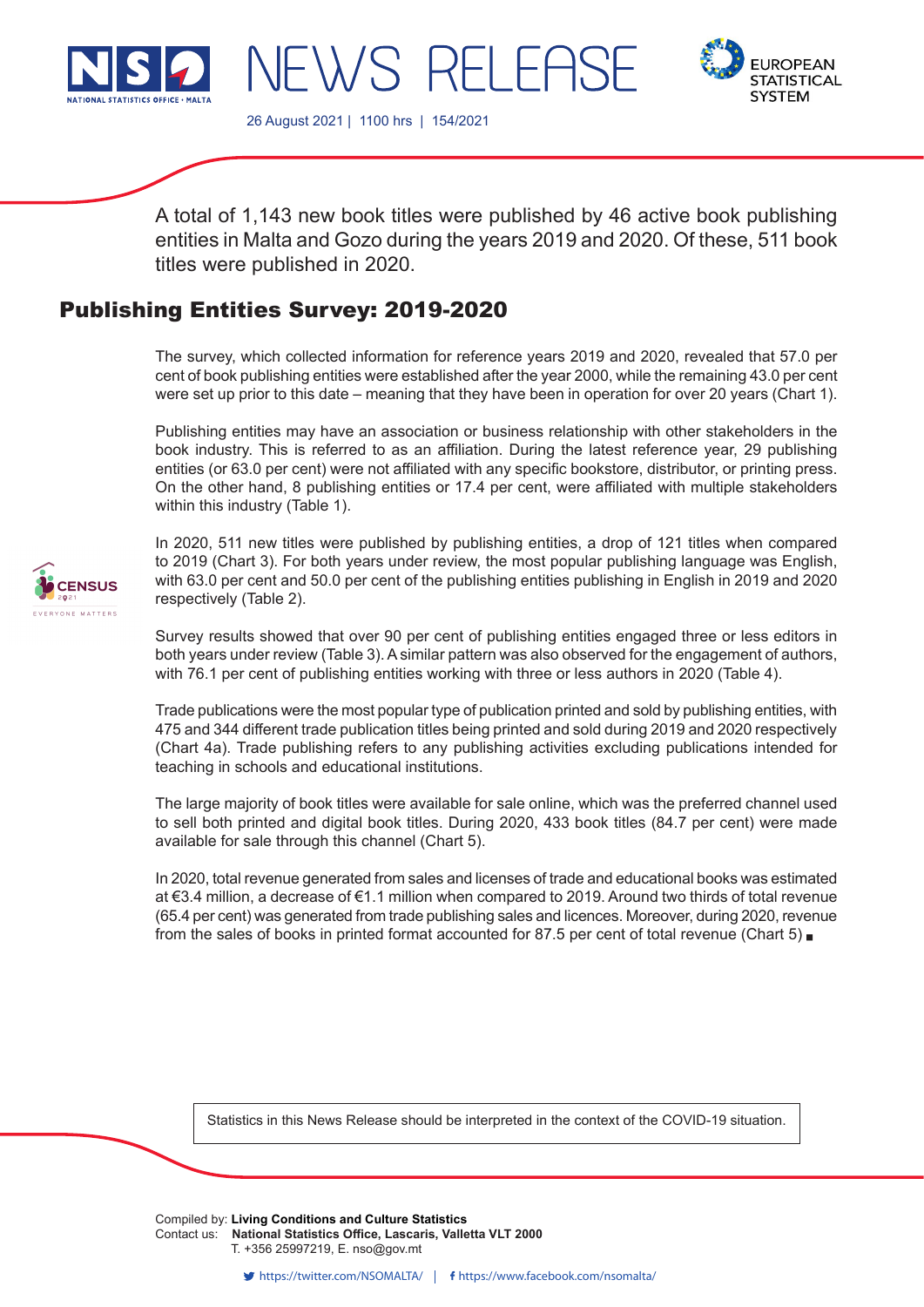## **Chart 1. Share of publishing entities by year of establishment**



## **Table 1. Number and share of publishing entities by affiliation: 2020**

| <b>Affiliations</b>                        | Number of publishing entities | % of publishing entities |  |
|--------------------------------------------|-------------------------------|--------------------------|--|
| No affiliation                             | 29                            | 63.0                     |  |
| Affiliation with a specific bookstore      | ٠<br>$\cdot$                  | $\cdot$<br>٠             |  |
| Affiliation with a specific distributor    | $\ddot{\phantom{a}}$          | ٠                        |  |
| Affiliation with a specific printing press | 4                             | 8.7                      |  |
| More than one affiliation                  | 8                             | 17.4                     |  |
| <b>Total</b>                               | 46                            | 100.0                    |  |

: Data cannot be published due to low counts.



### **Chart 2. Number of new ISBNs issued by year**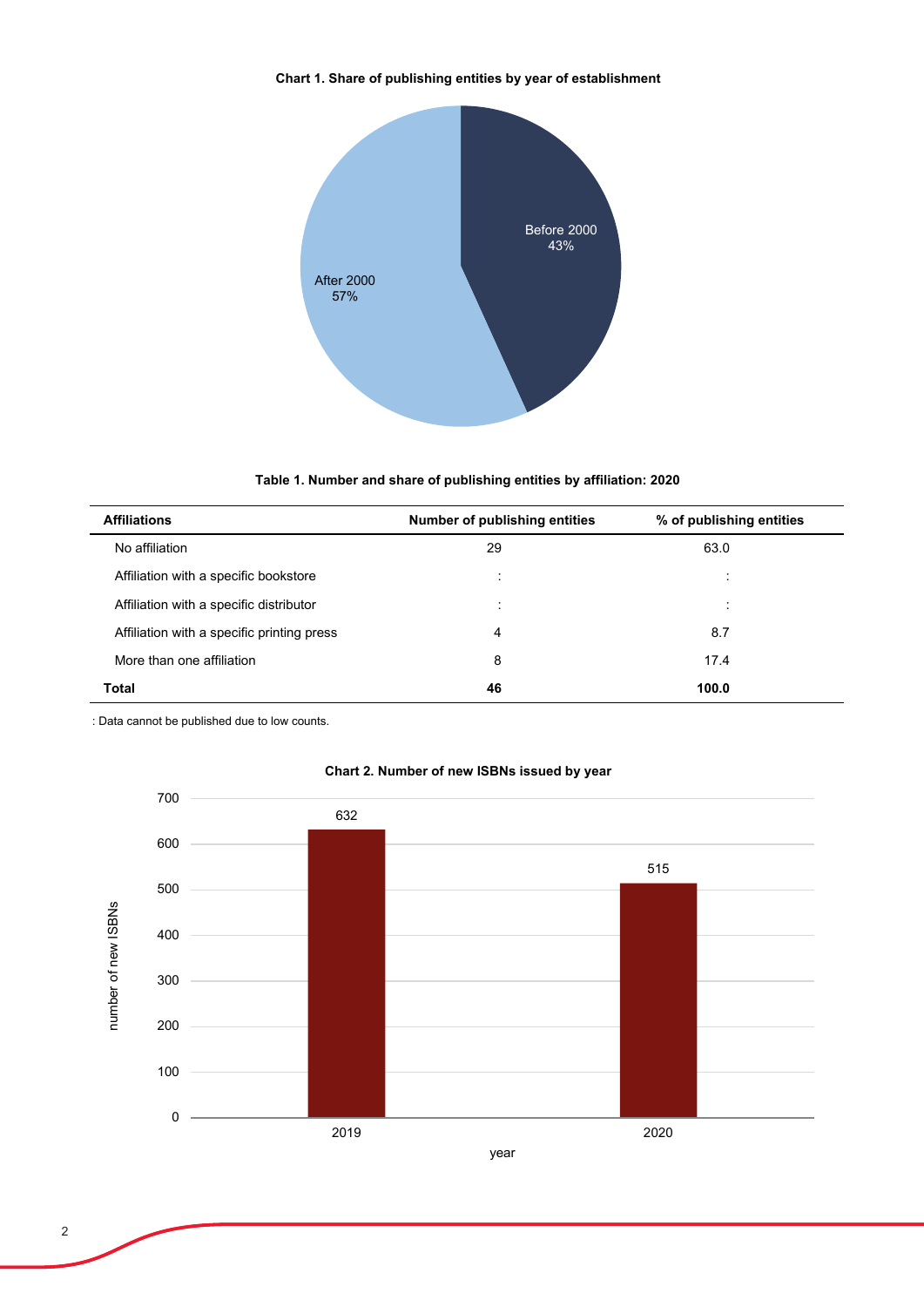

#### **Chart 3. Number of new titles published by year**

New titles published excluding sublicences from other publishers Total new titles

Note: The number of new titles may not match exactly with the number of new ISBNs, mainly due to the non-publication of an ISBN in the given year.

## **Table 2. Number and share of publishing entities by language of publication**

|           |                                  | 2019                                               | 2020                             |                                                    |  |
|-----------|----------------------------------|----------------------------------------------------|----------------------------------|----------------------------------------------------|--|
| Languages | Number of<br>publishing entities | % of the total<br>publishing entities <sup>1</sup> | Number of<br>publishing entities | % of the total<br>publishing entities <sup>1</sup> |  |
| Maltese   | 24                               | 52.2                                               | 20                               | 43.5                                               |  |
| English   | 29                               | 63.0                                               | 23                               | 50.0                                               |  |
| Italian   | 5                                | 10.9                                               | 3                                | 6.5                                                |  |
| Other     | 8                                | 17.4                                               | 4                                | 8.7                                                |  |

<sup>1</sup> Refer to methodological note 3.

Note: A publisher may publish in more than one language.

#### **Table 3. Number and percentage share of publishing entities by number of editors**

| Number of<br>editors | 2019                             |                             | 2020                             |                             |  |
|----------------------|----------------------------------|-----------------------------|----------------------------------|-----------------------------|--|
|                      | Number of<br>publishing entities | % of publishing<br>entities | Number of<br>publishing entities | % of publishing<br>entities |  |
| $0$ to $3$           | 43                               | 93.5                        | 42                               | 91.3                        |  |
| 4 to 10              | ٠<br>$\ddot{\phantom{a}}$        | $\cdot$                     | 4                                | 8.7                         |  |
| $11+$                | ٠<br>$\cdot$                     | $\cdot$                     | -                                |                             |  |
| <b>Total</b>         | 46                               | 100.0                       | 46                               | 100.0                       |  |

: Data cannot be published due to low counts.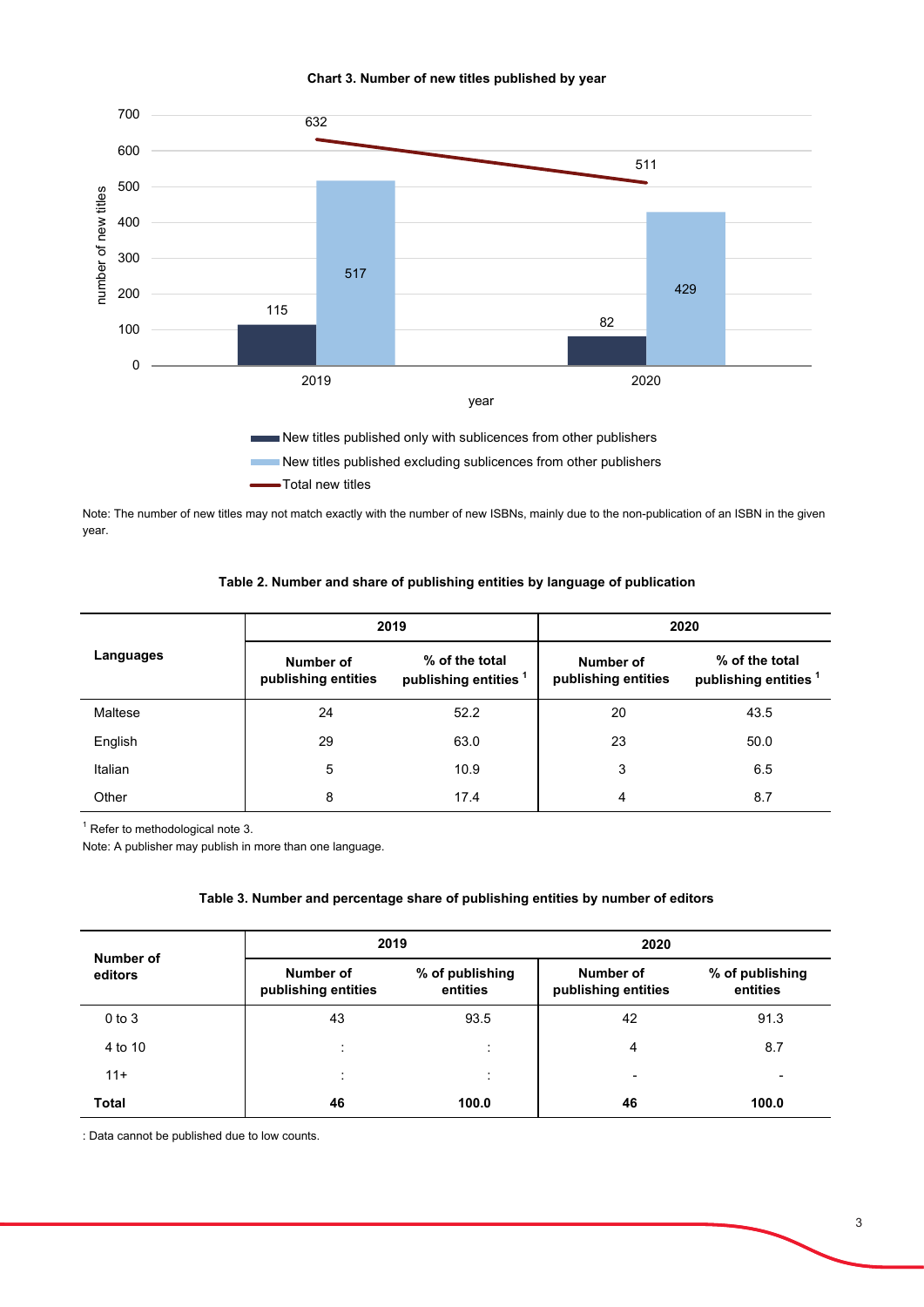## **Table 4. Number and percentage share of publishing entities by number of authors**

| Number of<br>authors | 2019                             |                             | 2020                             |                             |  |
|----------------------|----------------------------------|-----------------------------|----------------------------------|-----------------------------|--|
|                      | Number of<br>publishing entities | % of publishing<br>entities | Number of<br>publishing entities | % of publishing<br>entities |  |
| $0$ to $3$           | 31                               | 67.4                        | 35                               | 76.1                        |  |
| 4 to 10              | 4                                | 8.7                         | 3                                | 6.5                         |  |
| $11 +$               | 11                               | 23.9                        | 8                                | 17.4                        |  |
| <b>Total</b>         | 46                               | 100.0                       | 46                               | 100.0                       |  |



 $1$  Refer to methodological note 7.

Note: The same title can be sold in more than one format .



### **Chart 4b. Publishing titles sold in digital format 1**

 $1$  Refer to methodological note 7.

Note: The same title can be sold in more than one format.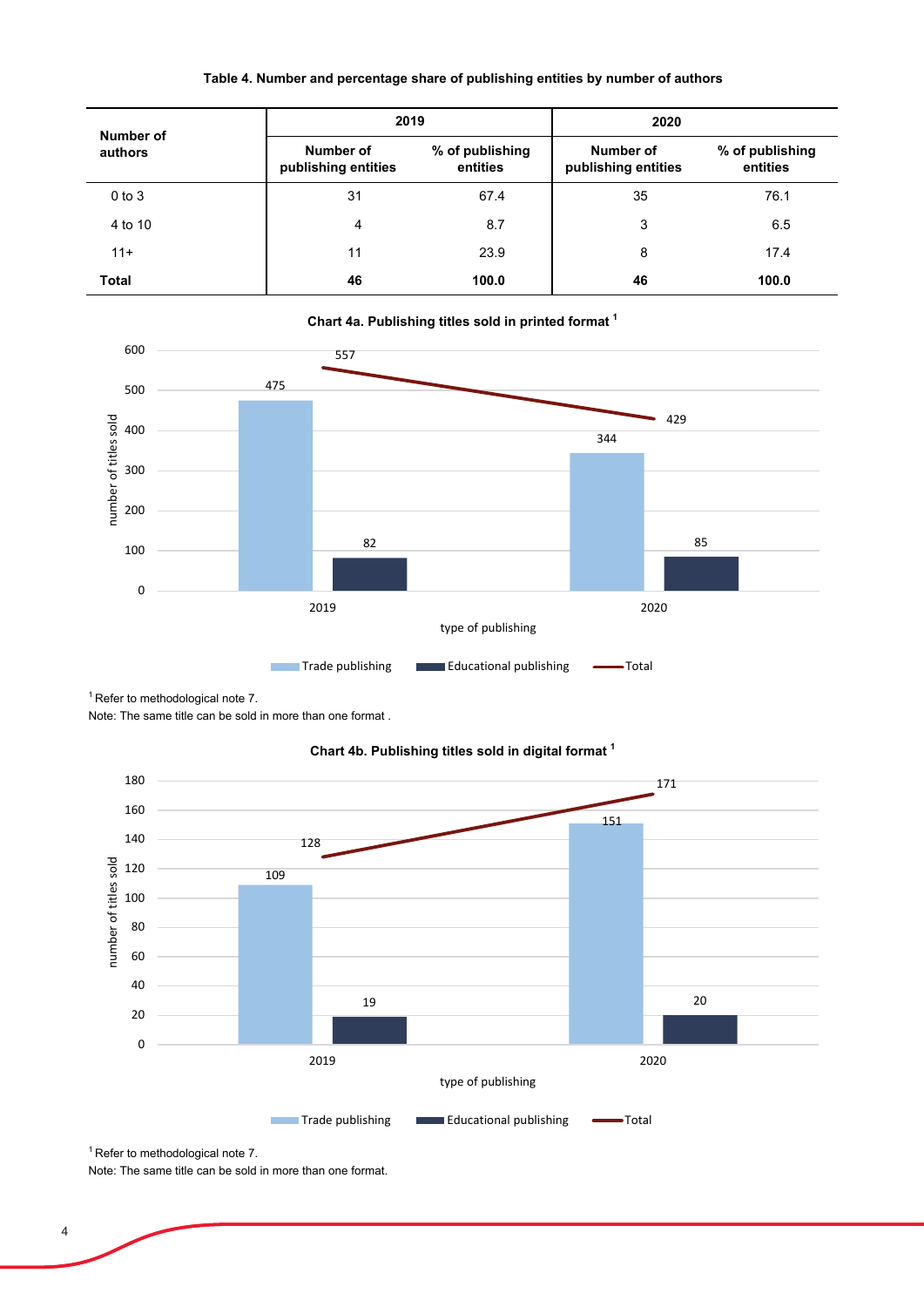

Chart 5. Number of trade and educational publishing titles sold by various channels<sup>1</sup>

number of trade and educational publishing titles  $2019$  2020

 $1$  Refer to methodological note  $7$ 

Note: A title could be sold through more than one channel.

|  |  | Table 5. Total revenue from trade and educational book sales and licences $^{\prime}$ |  |  |  |  |
|--|--|---------------------------------------------------------------------------------------|--|--|--|--|
|--|--|---------------------------------------------------------------------------------------|--|--|--|--|

|                                          | €         |           | $\%$                     |       |
|------------------------------------------|-----------|-----------|--------------------------|-------|
|                                          | 2019      | 2020      | 2019                     | 2020  |
| Books by category                        |           |           |                          |       |
| Children's books                         | 2,212,725 | 1,827,112 | 49.3                     | 53.1  |
| Non-children's books                     | 2,277,164 | 1,612,072 | 50.7                     | 46.9  |
| Type of publication                      |           |           |                          |       |
| Trade publishing sales and licence       | 3,211,665 | 2,248,156 | 71.5                     | 65.4  |
| Educational publishing sales and licence | 1,278,224 | 1,191,028 | 28.5                     | 34.6  |
| Format                                   |           |           |                          |       |
| Printed                                  | 3,827,758 | 3,007,969 | 85.3                     | 87.5  |
| Digital                                  | 662,131   | 430,973   | 14.7                     | 12.5  |
| Other formats                            | ٠         | 242       | $\overline{\phantom{a}}$ |       |
| Sales channels                           |           |           |                          |       |
| Online                                   | 1,732,632 | 1,300,176 | 38.6                     | 37.8  |
| Brick and mortar                         | 2,681,925 | 2,044,854 | 59.7                     | 59.5  |
| Other                                    | 75,332    | 94,154    | 1.7                      | 2.7   |
| <b>Total</b>                             | 4,489,889 | 3,439,184 | 100.0                    | 100.0 |

<sup>1</sup> The total revenue is referring to revenue from the total number of books sold and not from the new titles sold.